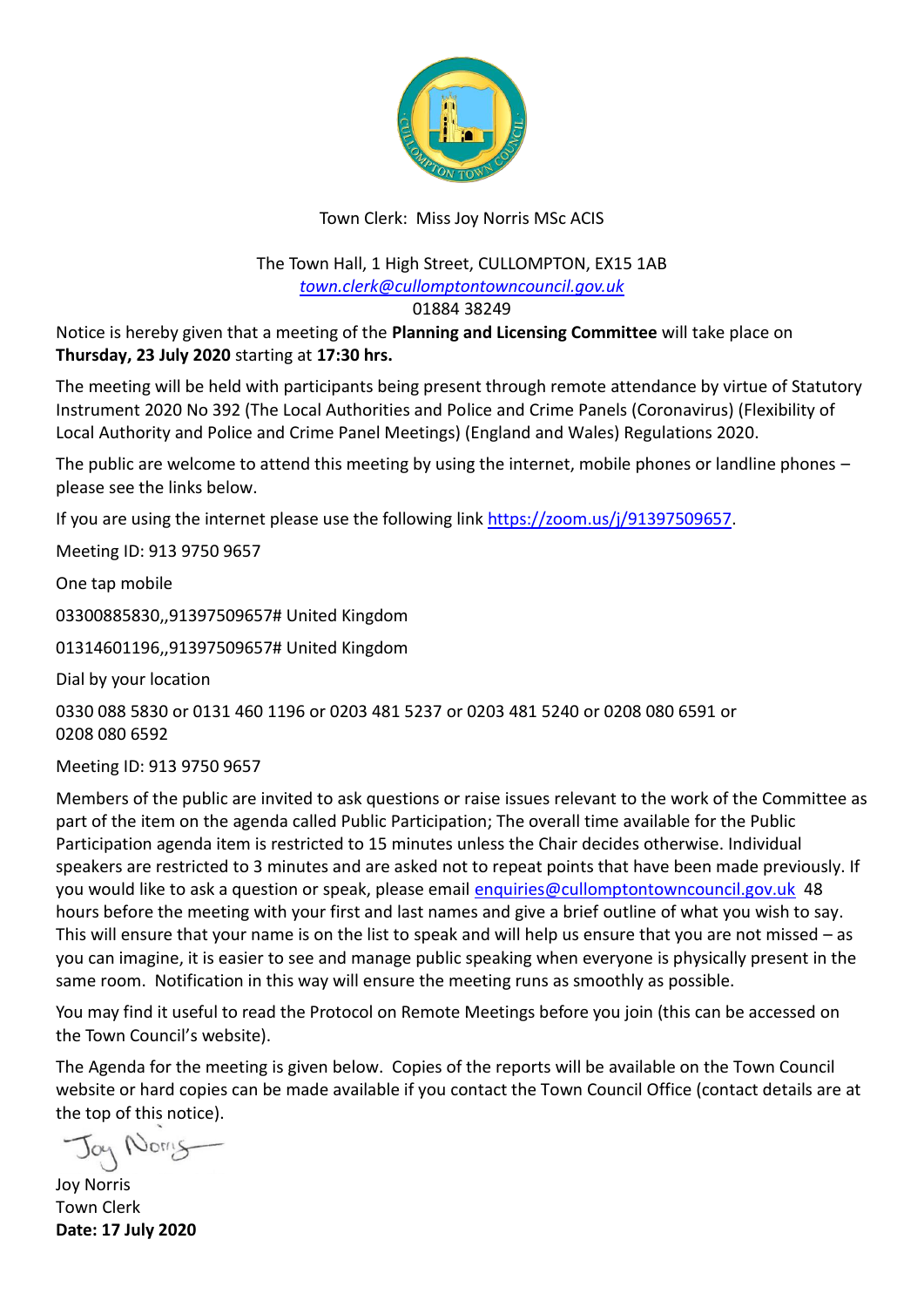**PUBLIC PARTICIPATION:** 15 minutes is set aside as a specific agenda item to enable members of the public to bring issues relevant to the Committee to the attention of Councillors. Up to 3 minutes is allowed for each person. Members of the public will only be permitted to speak during the Public Participation agenda item.

Please note that the Town Council is a Statutory Consultee for Planning Applications and as such does not make the final decision on any application. Any decisions and comments this Committee makes will be fed into the planning process. Mid Devon District Council is the Planning Authority and will issue the decision notice (Planning Determination) once their investigations into the application, consultation period and decision making process have been completed.

# **AGENDA**

## **Planning & Licensing Committee Membership:**

Councillors E Andrews, G Guest (Chair), K Haslett, J Johns, L Knight, J Lochhead, M Rowe and M Smith.

## 1. **Apologies For Absence**

To receive apologies for absence.

## 2. **Declarations of Interests**

To receive any Declarations of Interest from Councillors and Officers in respect of matters to be considered at this meeting, together with an appropriate statement regarding the nature of the interest.

Councillors and Officers are reminded of the requirement to declare any interest, including the type of interest, and reason for that interest, either at this stage of the meeting or as soon as they become aware of that interest.

## 3. **Minutes**

To confirm the minutes of the meetings of the Planning and Licensing Committee held on 11 June 2020 (Supporting Paper B) and 30 June 2020 (Supporting Paper C).

## 4. **Public Participation**

To allow members of the public present at the meeting to raise matters which are relevant to the work of the Committee. Up to 3 minutes will be allowed for each person.

## 5. **Planning Applications**

The Committee is asked to consider the applications listed below, which have been received for Cullompton, and agree their comments and recommendations to be forwarded to Mid Devon District Council: full details are available to view at the Mid Devon District Council [Planning Portal:](https://planning.middevon.gov.uk/online-applications/search.do?action=simple&searchType=BuildingControl)

- a. 17 Honiton Road, Cullompton [\(20/00908/OUT\)](https://planning.middevon.gov.uk/online-applications/applicationDetails.do?activeTab=documents&keyVal=QC2E33KS04G00). Erection of two storey extension.
- b. The Old Pound House, Bradninch [\(20/00383/FULL\)](https://planning.middevon.gov.uk/online-applications/applicationDetails.do?activeTab=documents&keyVal=Q6M9E8KS02X00). Conversion of buildings/barn to dwelling (NGR 300050 102331).

For clarity, this is the collection of buildings opposite the "Pro" track of Quad World. The site of the application is within Cullompton Parish but some of the remaining complex of buildings is within Broaclyst Parish.

c. 10 Court Drive, Cullompton [\(20/01064/HOUSE\)](https://planning.middevon.gov.uk/online-applications/applicationDetails.do?activeTab=documents&keyVal=QDLPPSKS07T00). Erection of single storey extension, two storey side extension and extension to front of garage with pitch roof extended over porch.